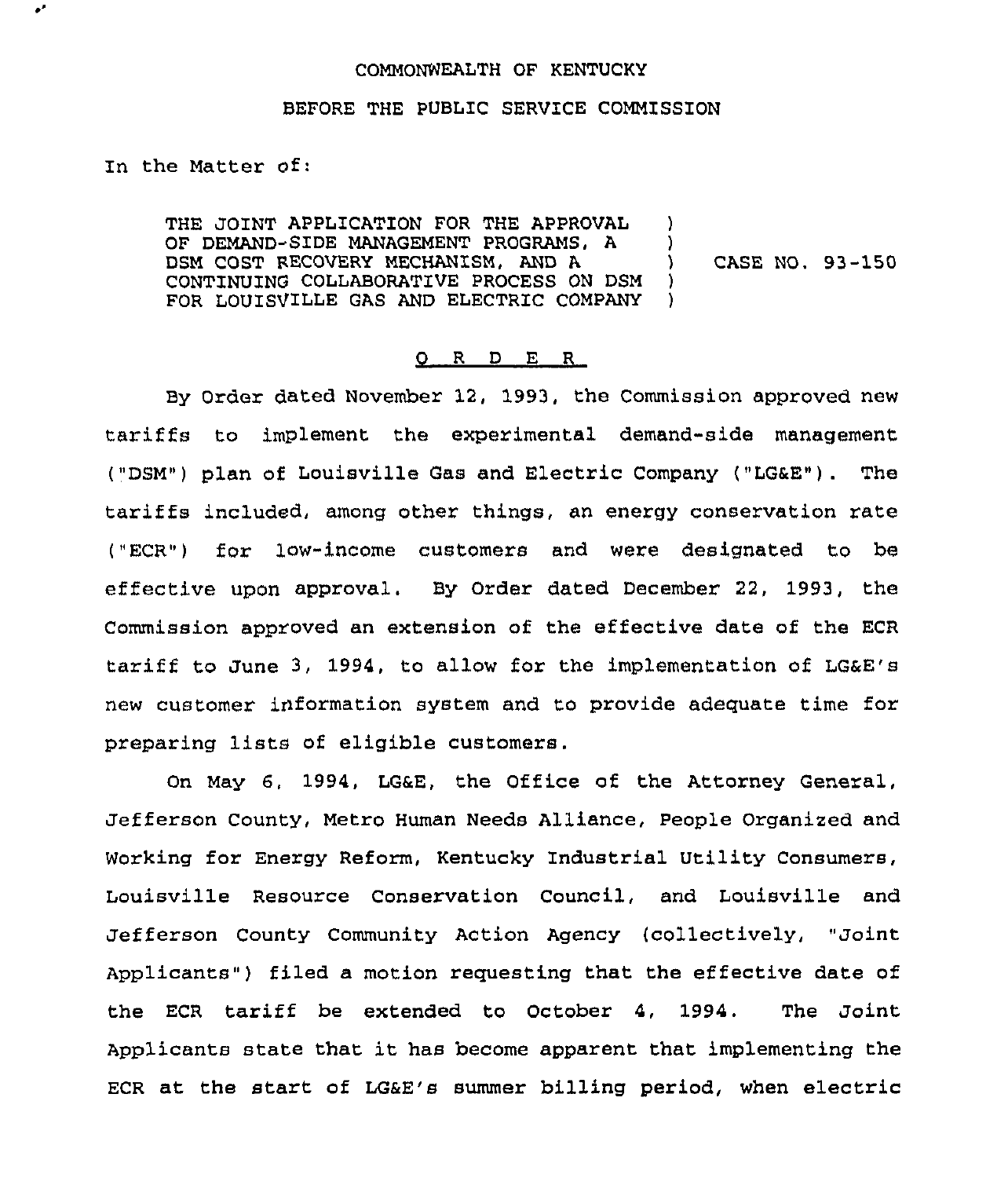consumption and bills typically increase, will cause customer confusion and dissatisfaction. The Joint Applicants contend that delaying the implementation of the ECR until October 4, 1994, the end of LGaE's summer billing period, would avoid such potential problems,

The Joint Applicants also request that the ECR remain in effect for three years commencing with this most recent effective date, as agreed to by the Joint Applicants in their DSM agreement, The Joint Applicants requested, aa an alternative, that LGaE be permitted to offer tho ECR through October 4, 1997, or until the conclusion of the Commission's thrae-year review proceeding, whichever is later,

The Commission, having considered the motion and being otherwise sufficiently advised, finds that the reguest is reasonable and will not unduly complicate our annual review of LG&E's DSM plan.

IT IS THEREFORE ORDERED thati

1. The effective data of tho Energy Conservation Rate shall be extended to October 4, 1994.

2. LGSE shall be allowed to offer the Energy Conservation Rate for three years through October 4, 1997.

-2-